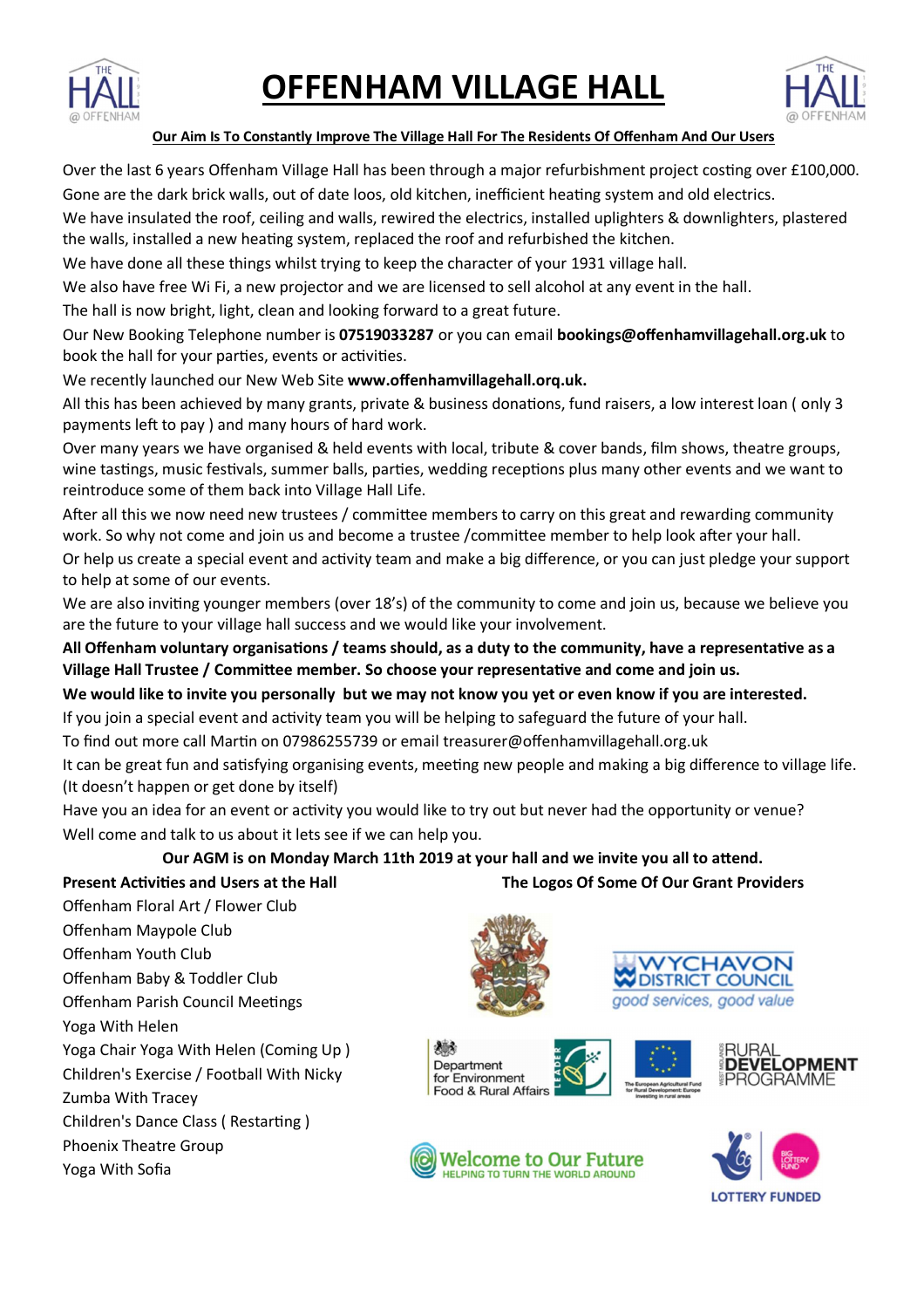

# **OFFENHAM VILLAGE HALL PROJECTS**



#### Project One Is To Build A Wheelchair, Pushchair Access, Terrace Area & Sewer Replacement

To help encourage a wider range of village hall users and also help our current users with wheelchairs and pushchairs we plan to build a patio / terrace area to the side of the hall. This will include a wider entrance for wheelchairs and pushchairs. This project is essential to the continued success of the hall. Not only will it provide a muchimproved entrance for wheelchairs and pushchairs, it will also provide extra outside floor space for all events and an area our users can socialise at many the events held at the hall. At present there is a deep step which leads directly on to the recreation ground. Safety fencing will also be installed. The area will be brought up to the same level of the current door to make it easier to enter / exit the hall. There will be steps and a slope leading down to the Recreation Ground and Children play areas.

The size of the terrace will be approx. 3.5 metres by 30 metres, which takes it to the village hall boundary, and will join up with the front of the hall and sewer replacement project. It will also join up with entrance to the new proposed Changing Room & Function / Meeting room with safety fencing and gates giving protection to our users.

Due to the extreme urgency the sewer replacement project at the front of the hall has now been brought forward and will be started in February 2019. At the same time the new connections for the new proposed Changing Rooms and Function / Meeting Room Project will be installed. The surface will be made level with the village halls entrance removing the existing step making for a better and safer access to the hall.

The sewers have been a problem for many years and this will now be finally fixed.

A grant from Offenham Parish Council has been approved for this project.

The village hall is already equipped with a modern disabled toilet and baby changing facility and these projects will help the hall become a better venue for all our existing and new users.

We have secured grants from The Bernard Sunley Charitable Foundation £4.500, Wychavon DC £3,000, Offenham Parish Council £6,300. We have allocated £3,000 from last years budget and we will be fund raising with various events in 2019 / 2020. We will also continue applying for many more grants over the next year. The total cost of the project is **£48,500**

## **Project Two New Changing Rooms And Function / Meeting Room**

Recently we have brought this from the Future Projects to Current Projects due to some of the funding becoming available. First plans are being drawn up with the architect at the moment.

The plan is to build changing rooms and showers to the back of the hall and build a small Function / Meeting Room which will help accommodate some of the users we turn away because of lack of nights available in the Main Hall. Please go to our website where updates will be posted.

## **Future Projects**

# We are also looking at the option to Build Outside Toilets for public use during the day and we are Investigating **installing an Electric Car Charging Point.**

The Trustees / Committee are constantly looking at ways to improve the hall and we have a bucket full of improvements and enhancements to do with fund raising events to help fund them.

Some of the other improvements required

Re Varnish the floor, Repair and repaint the outside of the hall, Replace outside Doors Install new stage lighting (Grant applied for recently), Upgrade the Sound system Renew the fire alarm system with a child mag lock safety function, Replace the Double Glazing which mists up. Repaint the inside of the hall.

Some of the many Ideas to raise funds are :

Dances, Summer Ball, Music Festival, Grand Draws, Grants, Business & Private Donations, Bingos, Quiz Nights, Race Nights, Indoor Car Boots.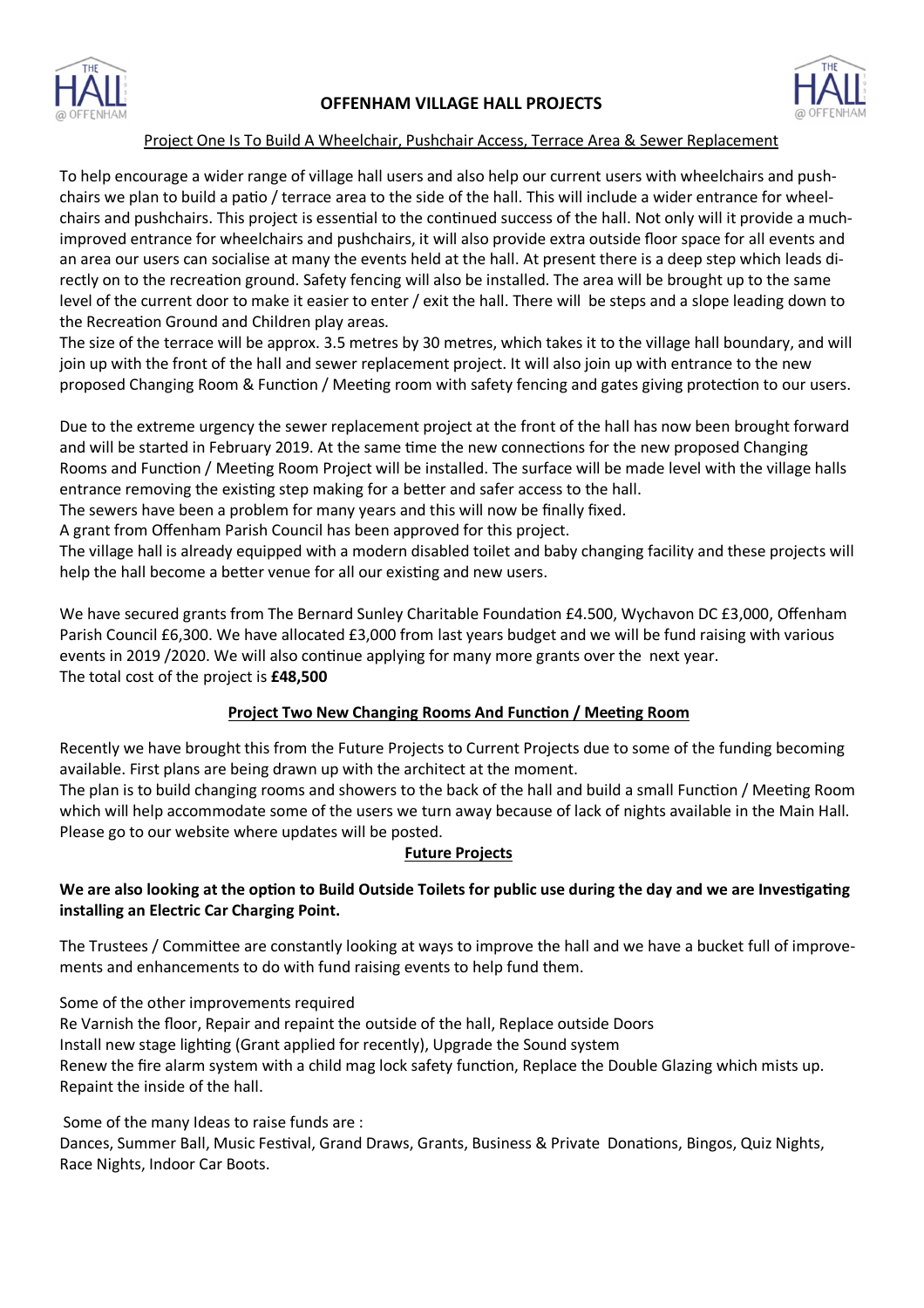Below is a list of Activities that could be put on to make full use of the hall Please fill in the boxes of activities you might be interested in and return them with your survey on the back page. If you would like to put on an event we are here to help you in any why we can. Some of the activities might sound a bizarre but they are just ideas



| Activity                           | Interested<br>in attending | Interested<br>in running | <b>Comment</b> |
|------------------------------------|----------------------------|--------------------------|----------------|
|                                    |                            |                          |                |
| Learn to paint                     |                            |                          |                |
| <b>Computer Classes</b>            |                            |                          |                |
| Crafts clubs                       |                            |                          |                |
| Ballroom dancing / Other Dance     |                            |                          |                |
| Wine Tasting and Wine education    |                            |                          |                |
| <b>Band practice</b>               |                            |                          |                |
| Learning an instrument             |                            |                          |                |
| Visiting arts productions          |                            |                          |                |
| Adult education nights             |                            |                          |                |
| Bingo                              |                            |                          | Already Do     |
| <b>Cookery Demonstrations</b>      |                            |                          |                |
| Dances                             |                            |                          | Already Do     |
| Film nights                        |                            |                          |                |
| <b>Gardening Club Nights</b>       |                            |                          |                |
| Library/Bookswap                   |                            |                          |                |
| Coffee mornings                    |                            |                          |                |
| Quiz nights                        |                            |                          |                |
| WI                                 |                            |                          |                |
| Slimming Club / Weight Watchers    |                            |                          |                |
| Table Tennis Evenings              |                            |                          |                |
| Carpet bowls                       |                            |                          |                |
| Pilates                            |                            |                          |                |
| Wii Fit - Wii Sport Big Screen     |                            |                          |                |
| Volunteering at the village hall   |                            |                          |                |
| <b>Exercise Class Over 60s</b>     |                            |                          |                |
| <b>Exercise Class General</b>      |                            |                          |                |
| Yoga                               |                            |                          | Already Do     |
| Family Discos And Band Nights      |                            |                          |                |
| TIA CHI                            |                            |                          |                |
| First Aid Classes                  |                            |                          |                |
| Tea Dances                         |                            |                          |                |
| Karate Classes                     |                            |                          |                |
| Car Boots                          |                            |                          |                |
| Line Dancing                       |                            |                          |                |
| <b>Table Tennis</b>                |                            |                          |                |
| Games Nights (Darts, Cards ETC)    |                            |                          |                |
| Zumba                              |                            |                          | Already Do     |
| <b>Computer Games Competitions</b> |                            |                          |                |